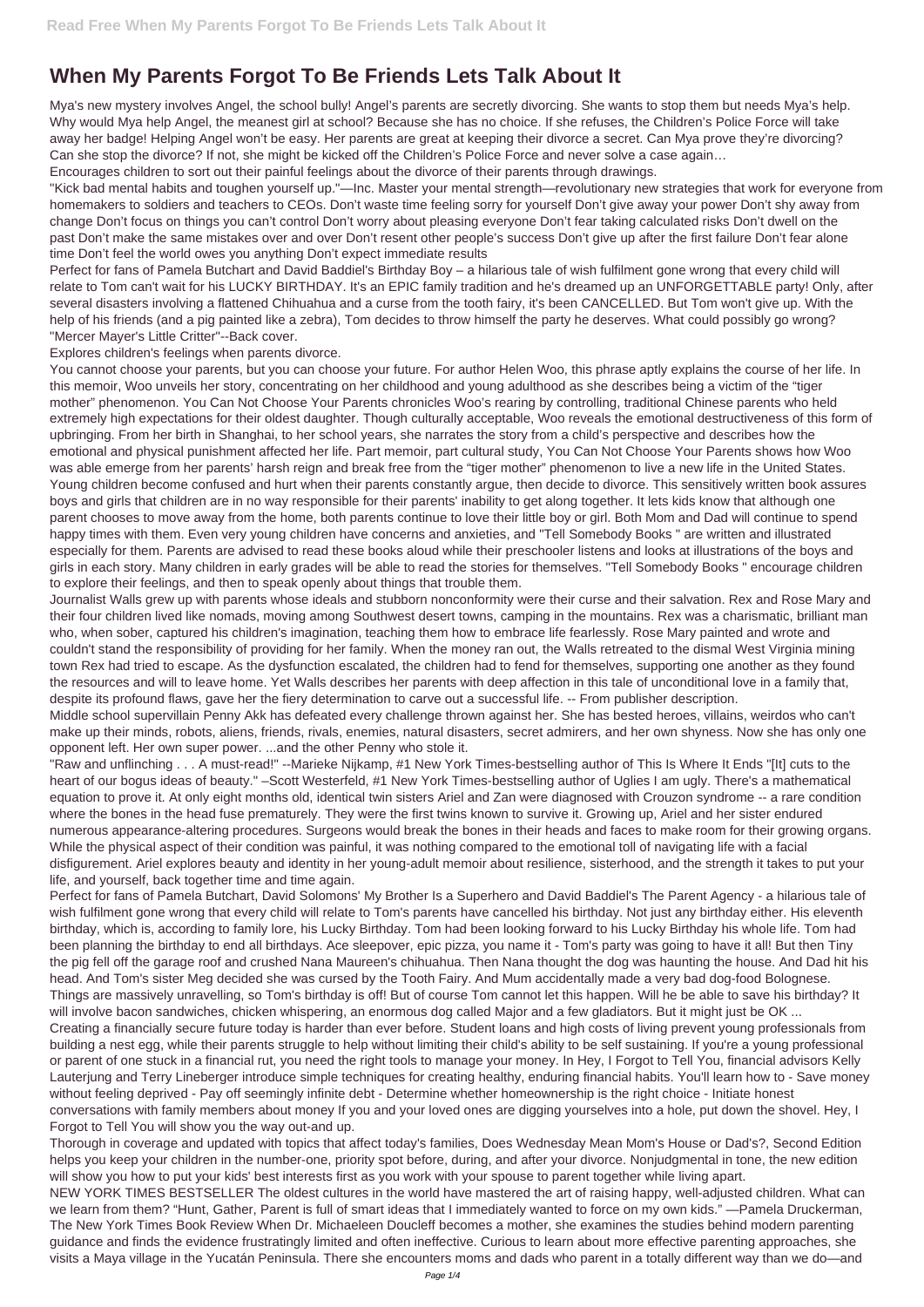## **Read Free When My Parents Forgot To Be Friends Lets Talk About It**

raise extraordinarily kind, generous, and helpful children without yelling, nagging, or issuing timeouts. What else, Doucleff wonders, are Western parents missing out on? In Hunt, Gather, Parent, Doucleff sets out with her three-year-old daughter in tow to learn and practice parenting strategies from families in three of the world's most venerable communities: Maya families in Mexico, Inuit families above the Arctic Circle, and Hadzabe families in Tanzania. She sees that these cultures don't have the same problems with children that Western parents do. Most strikingly, parents build a relationship with young children that is vastly different from the one many Western parents develop—it's built on cooperation instead of control, trust instead of fear, and personalized needs instead of standardized development milestones. Maya parents are masters at raising cooperative children. Without resorting to bribes, threats, or chore charts, Maya parents rear loyal helpers by including kids in household tasks from the time they can walk. Inuit parents have developed a remarkably effective approach for teaching children emotional intelligence. When kids cry, hit, or act out, Inuit parents respond with a calm, gentle demeanor that teaches children how to settle themselves down and think before acting. Hadzabe parents are experts on raising confident, self-driven kids with a simple tool that protects children from stress and anxiety, so common now among American kids. Not only does Doucleff live with families and observe their methods firsthand, she also applies them with her own daughter, with striking results. She learns to discipline without yelling. She talks to psychologists, neuroscientists, anthropologists, and sociologists and explains how these strategies can impact children's mental health and development. Filled with practical takeaways that parents can implement immediately, Hunt, Gather, Parent helps us rethink the ways we relate to our children, and reveals a universal parenting paradigm adapted for American families.

How can we have better relationships? In this Sunday Times bestseller, leading psychotherapist Philippa Perry reveals the vital do's and don'ts of relationships. This is a book for us all. Whether you are interested in understanding how your upbringing has shaped you, looking to handle your child's feelings or wishing to support your partner, you will find indispensable information and realistic tips in these pages. Philippa Perry's sane, sage and judgement-free advice is an essential resource on how to have the best possible relationships with the people who matter to you most.

It gave me hope as a

My parents used to be friends and I was happy. We did everything together. Then things started changing. My parents were always sad, and when they talked it was only to argue. I used to think it was my fault that my parents weren't friends any longer...but now I understand that they can get along better if they each live in a different house.

Considered by many to be mentally retarded, a brilliant, impatient fifth-grader with cerebral palsy discovers a technological device that will allow her to speak for the first time.

Describes the relationships between grandparents and their grandchildren.

THE #1 SUNDAY TIMES BESTSELLER 'A wonderful book' Richard Osman 'So clear and true ... Helpful for all relationships in life' Nigella Lawson 'A fascinating read on the emotional baggage we all carry' Elizabeth Day From the UK's favourite therapist, as seen on Channel 4's Grayson's Art Club.

new parent' Babita Sharma 'This has genuinely had such a positive impact on my life and my relationship with my daughter' Josh Widdicombe 'She writes with an inquisitive elegance rarely found in parenting guides ... it is forgiving and persuasive' Hadley Freeman, the Guardian 'Philippa Perry is one of the wisest, most sane and secure people I've ever met' Decca Aitkenhead, Sunday Times Magazine

Answers common questions about divorce, its effects on the family, relationships with parents after a divorce, and related matters, and provides observations from children who have experienced a divorce in their families.

A former nanny offers insight into the unrealized crucial roles nannies provide for their employers, drawing on interviews with nannies throughout the country while focusing on the experiences of three women from very different walks of life whose personal goals became irrevocably intertwined with those of the families they aided. A first book.

YOU'LL NEVER SLEEP IN THIS TOWN AGAIN From Saturday Night Live to stand-up, from a blockbuster film career to the star of CBS's hit television show Gary Unmarried, Jay Mohr is one of the funniest people in comedy today. Now, in this down and dirty tale of modern fatherhood, Mohr shares his stories as a first-time parent. No Wonder My Parents Drank reveals the details behind Mohr's humiliating test-tube conception attempts and then recounts the trauma of not only having to keep this child alive, but having to spend time alone with him! He waxes poetic about dirty diapers; spins theories on spanking; and mulls over the more hidden advantages of parenthood, like carpool lane access, carte blanche to use the ladies restroom, and an alibi for missing family dinners. Mohr describes, in painfully funny detail, the bizarre situations that all parents inevitably face but can never prepare for (such as when his kid discovered his dog's rear end) as well as moments of pure joy like taking his son to his first baseball game. Mohr reports on the hilarious wisdom that his son, Jackson, has taught him—like why it's fun to play "Kissy Boy" with the other boys at recess, how important sunscreen is for avoiding a "sunborn," and how awesome it is to get a "rainbow belt" in karate. Riotously acerbic and refreshingly honest, No Wonder My Parents Drank casts the very funny Jay Mohr with an even funnier minime sidekick as a supporting character in a little comedic love story that every person who either is a parent or has a parent will find delightful. How do today's parents cope when the dreams we had for our children clash with reality? What can we do for our twenty- and even thirty-somethings who can't seem to grow up? How can we help our depressed, dependent, or addicted adult children, the ones who can't get their lives started, who are just marking time or even doing it? What's the right strategy when our smart, capable "adultolescents" won't leave home or come boomeranging back? Who can we turn to when the kids aren't all right and we, their parents, are frightened, frustrated, resentful, embarrassed, and especially, disappointed? In this groundbreaking book, a social psychologist who's been chronicling the lives of American families for over two decades confronts our deepest concerns, including our silence and self-imposed sense of isolation, when our grown kids have failed to thrive. She listens to a generation that "did everything right" and expected its children to grow into happy, healthy, successful adults. But they haven't, at least, not yet -- and meanwhile, we're letting their problems threaten our health, marriages, security, freedom, careers or retirement, and other family relationships. With warmth, empathy, and perspective, Dr. Adams offers a positive, life-affirming message to parents who are still trying to "fix" their adult children -- Stop! She shows us how to separate from their problems without separating from them, and how to be a positive force in their lives while getting on with our own. As we navigate this critical passage in our second adulthood and their first, the bestselling author of I'm Still Your Mother reminds us that the pleasures and possibilities of postparenthood should not depend on how our kids turn out, but on how we do! LaTia was raised in urban Jersey City amidst the perils of poverty and addiction. Drugs killed her mother and tortured her father for thirty plus years. LaTia grew up alone and traumatized left to "thrive" in an environment succumb by drugs, violence, chaos and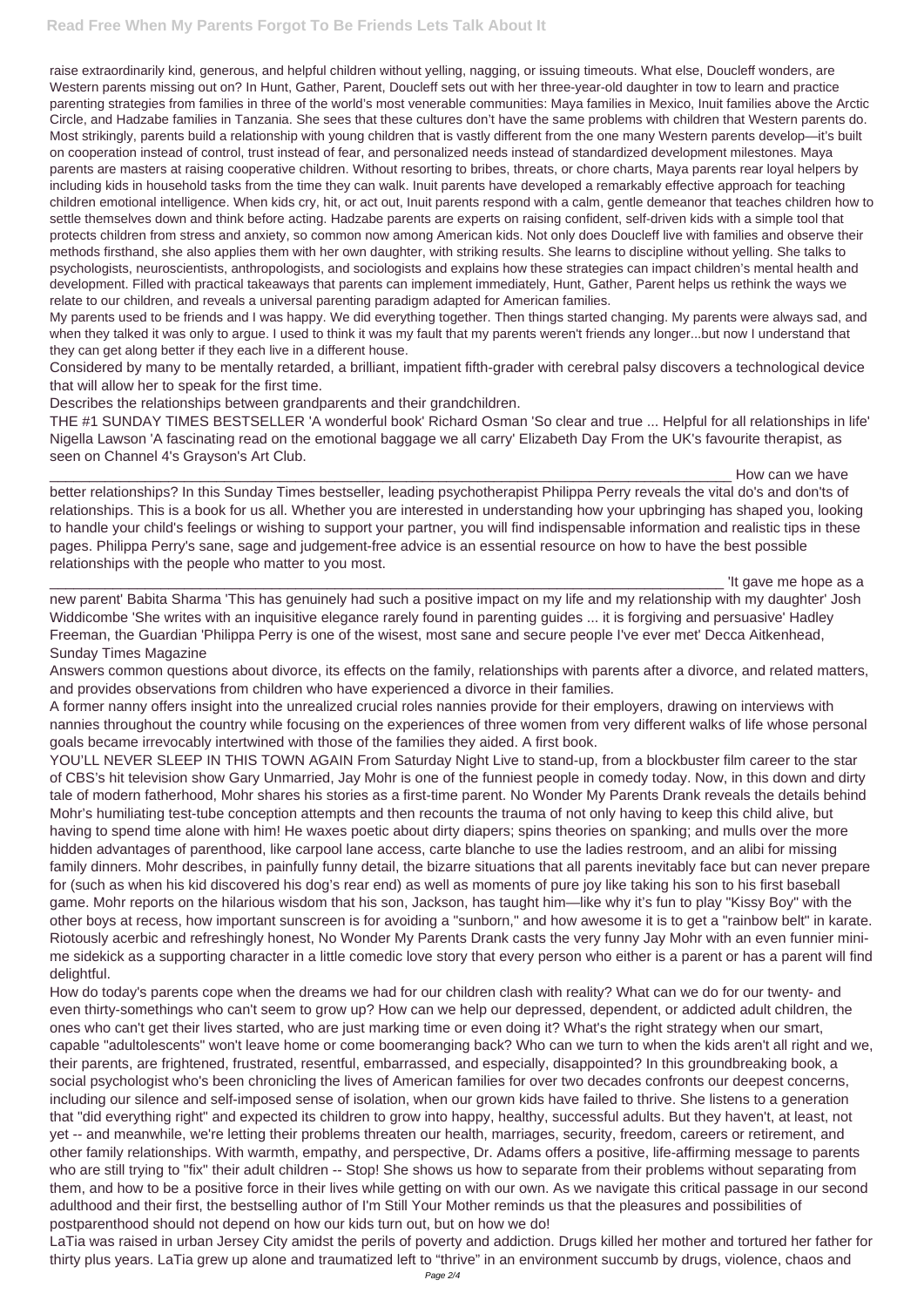dysfunction. Her journey to success was filled with despair. As an only child, she often found herself isolated and alone. The guilt of feeling like she caused her mother's death took root inside her soul. LaTia was broken. At home she was invisible, so she looked for love in the arms of ill intentioned males. At the age of 13, LaTia had her first child. Then, a series of failed relationships left her battered, abused and emotionally damaged. She lived a life consumed by guilt and shame as she struggled to keep her many secrets. Her days were uncertain and her future looked grim. However, LaTia was determined to succeed, shouldering her 'Burdens in Her Backpack.' Although, LaTia's grandmothers, Berdie and Catherine always loved her unconditionally, she eventually hit rock bottom before acknowledging her true Worth. At the lowest point of her life, LaTia met Roger. He would be the driving force of the spiritual awakening that changed her life forever. LaTia story is living proof that we all have purpose and our lives are part of a greater plan than our own.

It was a simple incident in the life of James Clavell—a talk with his young daughter just home from school—that inspired this chilling tale of what could happen in twenty-five quietly devastating minutes. He writes, "The Children's Story came into being that day. It was then that I really realized how vulnerable my child's mind was —any mind, for that matter—under controlled circumstances. Normally I write and rewrite and re-rewrite, but this story came quickly—almost by itself. Barely three words were changed. It pleases me greatly because I kept asking the questions… Questions like, What's the use of 'I pledge allegiance' without understanding? Like Why is it so easy to divert thoughts? Like What is freedom? and Why is so hard to explain? The Children's Story keeps asking me all sorts of questions I cannot answer. Perhaps you can—then your child will...."

## When My Parents Forgot how to be FriendsB.E.S. Publishing

As her son grows up from little boy to adult man, a mother secretly rocks him each night as he sleeps.

Young children become confused and hurt when their parents constantly argue, then decide to divorce. This sensitively written book assures boys and girls that children are in no way responsible for their parents' inability to get along together. It lets kids know that although one parent chooses to move away from the home, both parents continue to love their little boy or girl. Both Mom and Dad will continue to spend happy times with them. Even very young children have concerns and anxieties, and Tell Somebody Books are written and illustrated especially for them. Parents are advised to read these books aloud while their preschooler listens and looks at illustrations of the boys and girls in each story. Many children in early grades will be able to read the stories for themselves. Tell Somebody Books encourage children to explore their feelings, and then to speak openly about things that trouble them.

"Anyone who had a troubled childhood ought to read this book."—Anne H. Cohn, D.P.H., Executive Director, National Committee for Prevention of Child Abuse Do you have trouble finding friends, lovers, acquaintances? Once you find them, do they dump on you, take advantage of you, or leave? Are you in a relationship you know isn't good for you? Are you still trying to figure out what you want to do when you grow up? Are you drinking too much, eating too much or trying to numb your pain with drugs of any kind? These are just a few of the problems abused children experience when they become adults. You may not realize you were abused. You may think your parents didn't mean it, didn't know better, or that others had it much worse. You may not even have made the connection between the past and your current problems. Outgrowing the Pain is an important book for any adult who was abused or neglected in childhood. It's an important book for professionals who help others. It's a book of questions that can pinpoint and illuminate destructive patterns. The answers you discover can lead to a life filled with new insight, hope, and love. "The best book available to help survivors cope and understand."—Dan Sexton, Director, Childhelp's National Abuse Hotline "An invaluable aid for adult survivors of child abuse."—Suzanne M. Sgroi, M.D., Executive Director, New England Clinical Associates Combining the winning elements of proven training approaches, motivational stories, and innovative recipes, No Meat Athlete is a unique guidebook, healthy-living cookbook, and nutrition primer for the beginner, every day, and serious athlete who wants to live a meatless lifestyle. Author and popular blogger, Matt Frazier, will show you that there are many benefits to embracing a meat-free athletic lifestyle, including: - Weight loss, which often leads to increased speed- Easier digestion and faster recovery after workouts- Improved energy levels to help with not just athletic performance but your day-to-day life - Reduced impact on the planet Whatever your motivation for choosing a meat-free lifestyle, this book will take you through everything you need to know to apply your lifestyle to your training. Matt Frazier provides practical advice and tips on how to transition to a plant-based diet while getting all the nutrition you need; uses the power of habit to make those changes last; and offers up menu plans for high performance, endurance, and recovery. Once you've mastered the basics, Matt delivers a training manual of his own design for runners of all abilities and ambitions. The

manual provides training plans for common race distances and shows runners how to create healthy habits, improve performance, and avoid injuries. No Meat Athlete will take you from the start to finish line, giving you encouraging tips, tricks, and advice along the way.

Simple text looks at why some children are shy in certain situations, and gives advice for dealing with shyness and nervousness around others.

PARENTING NEVER ENDS. From the founders of the #1 site for parents of teens and young adults comes an essential guide for building strong relationships with your teens and preparing them to successfully launch into adulthood The high school and college years: an extended roller coaster of academics, friends, first loves, first break-ups, driver's ed, jobs, and everything in between. Kids are constantly changing and how we parent them must change, too. But how do we stay close as a family as our lives move apart? Enter the co-founders of Grown and Flown, Lisa Heffernan and Mary Dell Harrington. In the midst of guiding their own kids through this transition, they launched what has become the largest website and online community for parents of fifteen to twenty-five year olds. Now they've compiled new takeaways and fresh insights from all that they've learned into this handy, must-have guide. Grown and Flown is a one-stop resource for parenting teenagers, leading up to—and through—high school and those first years of independence. It covers everything